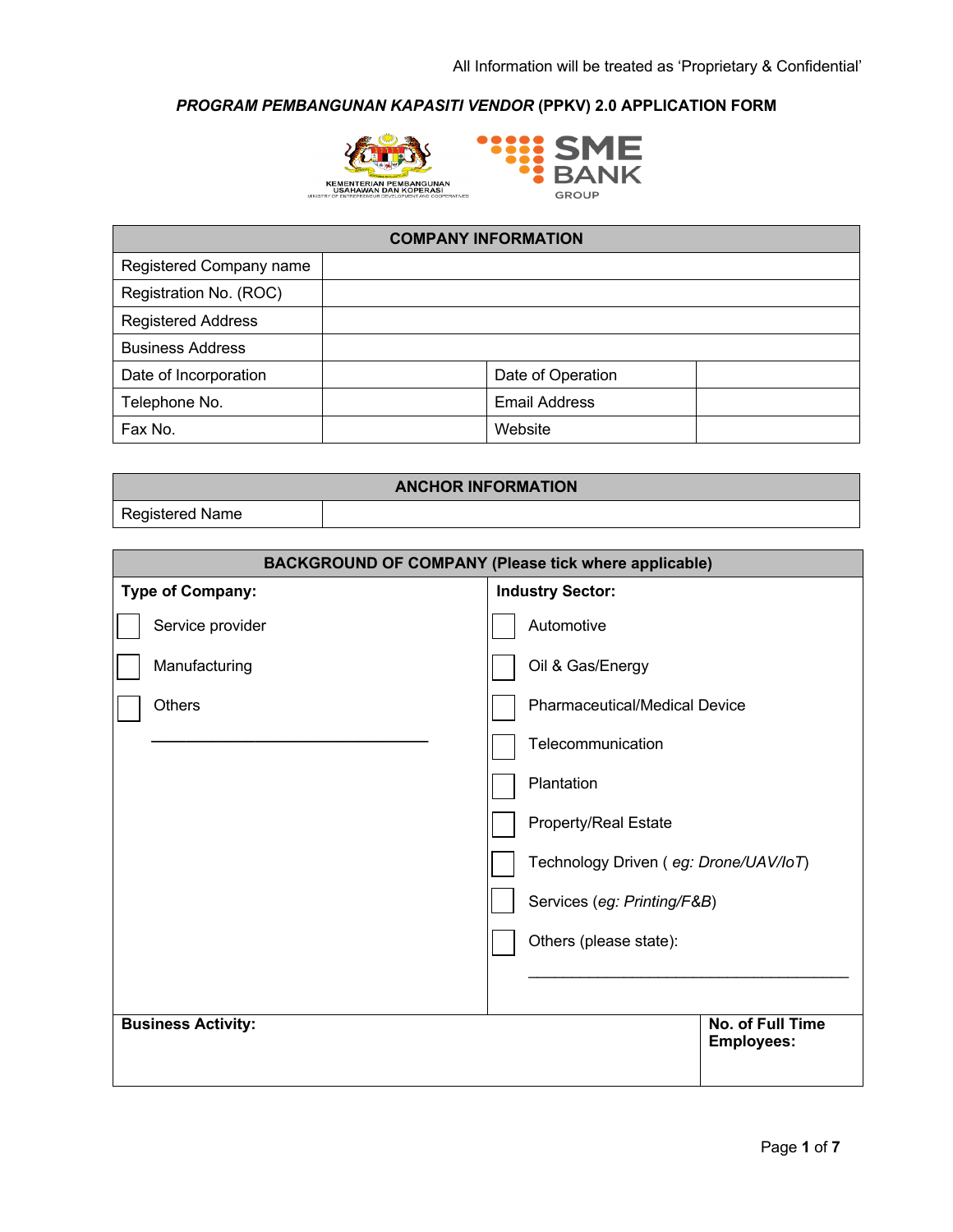| <b>COMPANY REVENUE</b><br>(Last 3 years or less depending on years of operation) |      |      |      |  |  |
|----------------------------------------------------------------------------------|------|------|------|--|--|
| Year                                                                             | 2019 | 2020 | 2021 |  |  |
| <b>Sales Revenue (RM)</b>                                                        |      |      |      |  |  |
| <b>Profit/Loss (RM)</b>                                                          |      |      |      |  |  |

| <b>COMPANY PERSON-IN-CHARGE</b> |  |                     |  |
|---------------------------------|--|---------------------|--|
| Name 1                          |  | Office / Mobile No. |  |
| Designation                     |  | Email               |  |
| Name 2                          |  | Office / Mobile No. |  |
| Designation                     |  | Email               |  |

| <b>PROGRAMME INFORMATION</b>                                                                                 |                                   |                                   |              |  |  |
|--------------------------------------------------------------------------------------------------------------|-----------------------------------|-----------------------------------|--------------|--|--|
| <b>SCOPE</b>                                                                                                 | <b>TYPE OF COURSE/TRAINING</b>    | <b>SERVICE</b><br><b>PROVIDER</b> | <b>COST</b>  |  |  |
| Capacity development                                                                                         |                                   |                                   |              |  |  |
| Standard &                                                                                                   | Eg: ISO 9000:1000                 | <b>SIRIM</b>                      | RM100,000.00 |  |  |
| Accreditation                                                                                                |                                   |                                   |              |  |  |
| Human Capital                                                                                                |                                   |                                   |              |  |  |
| Development                                                                                                  |                                   |                                   |              |  |  |
|                                                                                                              | <b>TYPE OF</b>                    | <b>SUPPLIER</b>                   | <b>COST</b>  |  |  |
|                                                                                                              | <b>MACHINERY/EQUIPMENT/SYSTEM</b> |                                   |              |  |  |
| Technology transfer                                                                                          |                                   |                                   |              |  |  |
| Upgrade existing                                                                                             |                                   |                                   |              |  |  |
| technology                                                                                                   |                                   |                                   |              |  |  |
|                                                                                                              |                                   | <b>TOTAL COST</b>                 |              |  |  |
| <b>JUSTIFICATION</b>                                                                                         |                                   |                                   |              |  |  |
| $Eg$ : -                                                                                                     | Replacement or additional?        |                                   |              |  |  |
| Cost saving?<br>Increase in productivity? To state the effect on productivity eg increase no of item produce |                                   |                                   |              |  |  |

- *Increase in sales?*

*Notes: To be filled where relevant*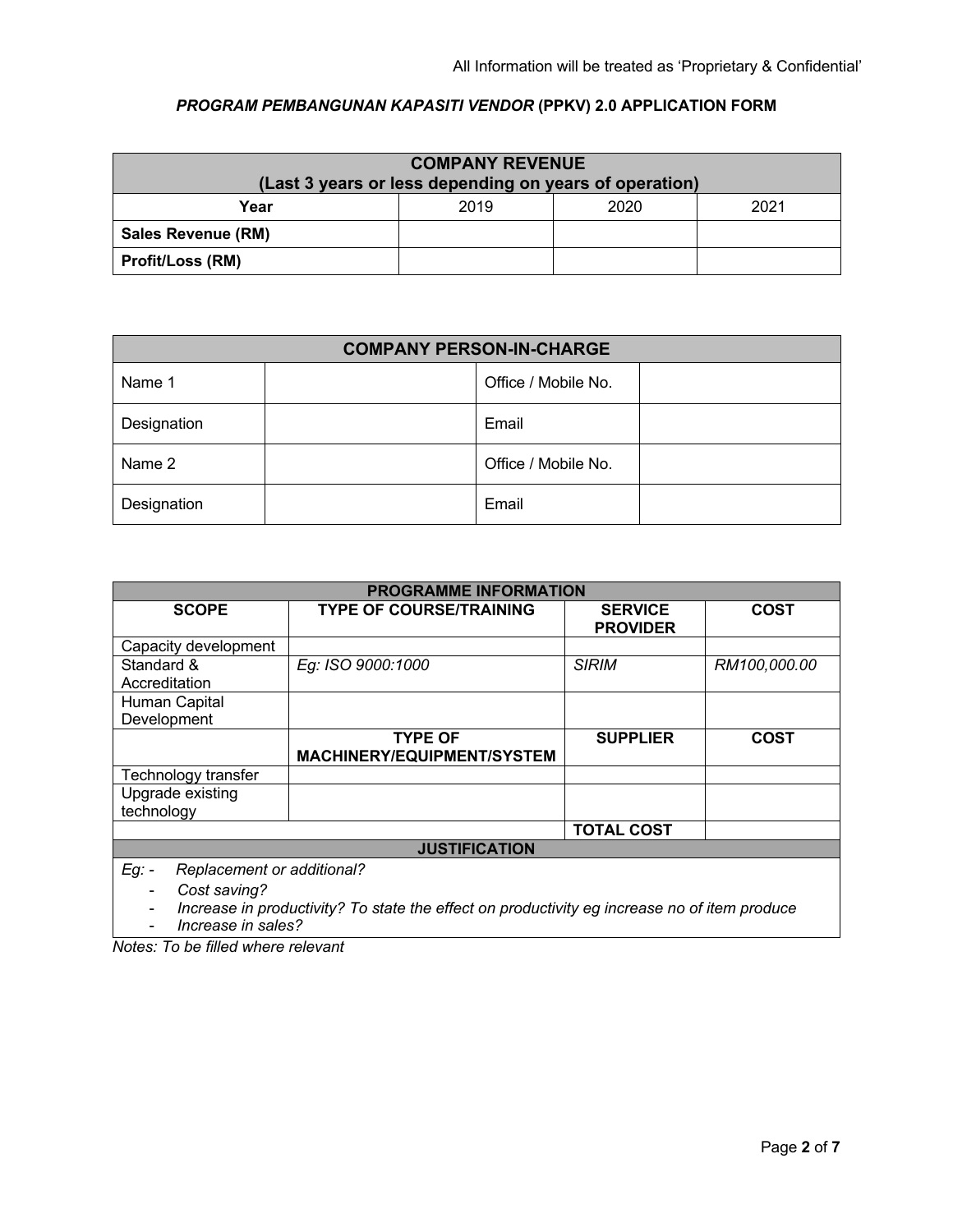| PLEASE PROVIDE THE FOLLOWING DOCUMENTS (compulsory):                                                                                                                            |  |                                                                                                        |  |  |
|---------------------------------------------------------------------------------------------------------------------------------------------------------------------------------|--|--------------------------------------------------------------------------------------------------------|--|--|
| <b>Company Profile</b>                                                                                                                                                          |  | Audited or Management Financial<br>Statement (Last 3 years or less depending<br>on years of operation) |  |  |
| Acknowledgement/ Support letter from<br>Anchor                                                                                                                                  |  | Copy of latest Corporate Information<br>obtained from Companies Commission<br>Malaysia (CCM)           |  |  |
| For Machinery/Equipment/System, please provide:<br>• Quotations from suppliers, for comparison (if any)<br>• Brochures and specifications of proposed plant/machinery/equipment |  |                                                                                                        |  |  |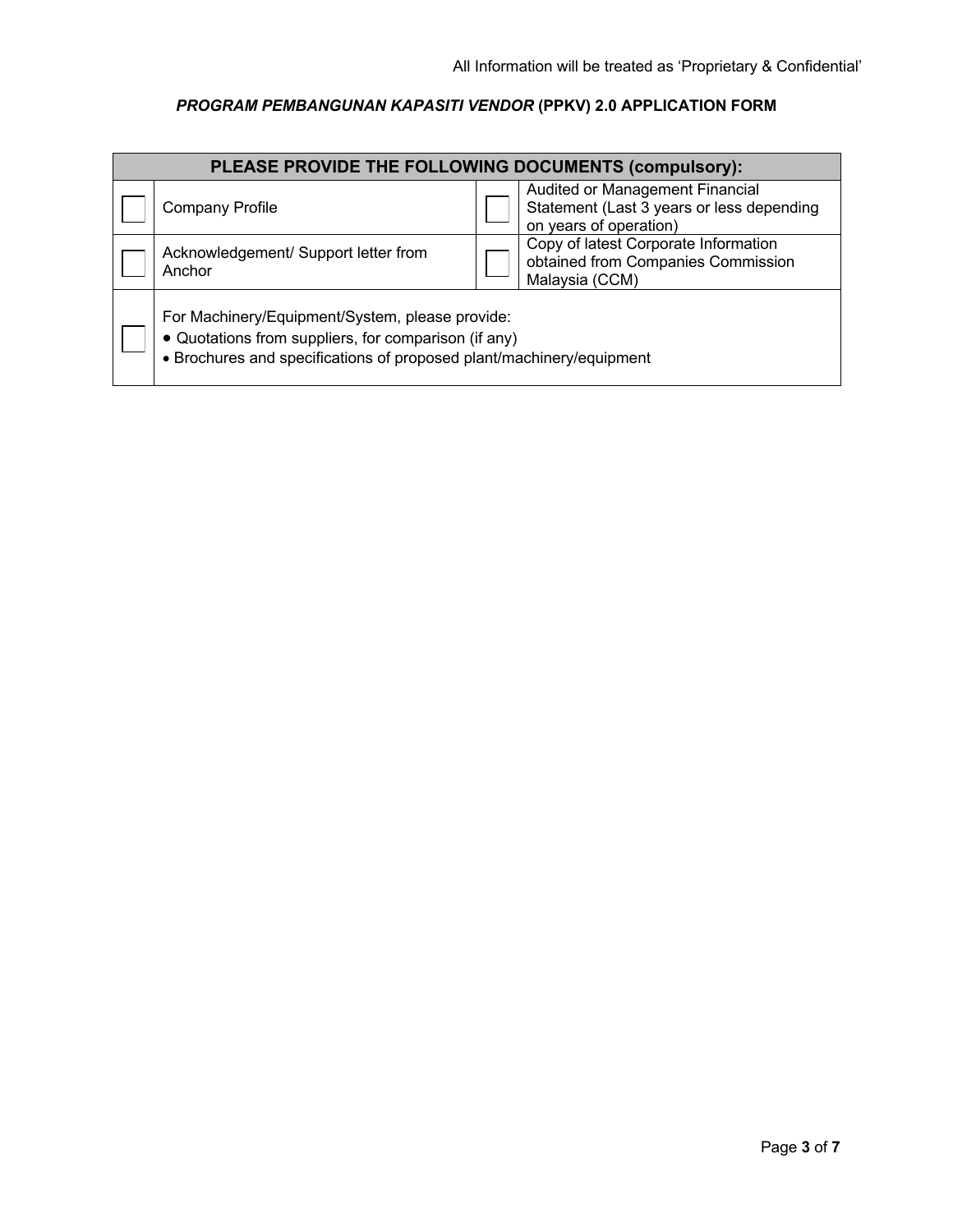## **DECLARATION**

I/We hereby confirm that :-

|          | I/We hereby confirm that :-                                                                                                                                                                                                                                                                                                                                                                               |
|----------|-----------------------------------------------------------------------------------------------------------------------------------------------------------------------------------------------------------------------------------------------------------------------------------------------------------------------------------------------------------------------------------------------------------|
|          | 1. All information forwarded to Small Medium Enterprise Development Bank Malaysia Berhad<br>(hereafter to be referred to as SME Bank) as per the document checklist above and any additional<br>information to be provided to SME Bank from time to time are updated and complete.<br>To the best of my/our knowledge, there is no false or misleading statement contained in, or                         |
| 2.<br>3. | material omission from, the information that is provided to SME Bank in relation to the application.<br>I/We authorize SME Bank to verify the information provided with any other party, and furnish it to                                                                                                                                                                                                |
| 4.       | those who are deemed necessary.<br>SME Bank reserves the right to reject the application if the details provided are deemed to be                                                                                                                                                                                                                                                                         |
|          | incorrect.                                                                                                                                                                                                                                                                                                                                                                                                |
| 5.<br>6. | Directors of the company are not declared bankrupt.<br>I/We authorize SME Bank to forward this application to other relevant party should this application<br>is not within SME Bank's scope of funding.                                                                                                                                                                                                  |
| 7.       | I/We authorize SME Bank to verify and/or conduct any checks and/or obtain any information and/or<br>confirmation at any time and from time to time now and/or in the future, with or from any                                                                                                                                                                                                             |
|          | credit/financing reference/reporting agencies, including but not limited to CCRIS, CTOS, CRR<br>and/or any other agencies and/or from any financial institution(s) and to provide such aforesaid<br>party(s) with the required information requested to enable SME Bank to ascertain my/our status<br>and/or any other person, individual and/or entity related to and/or associated with me/us as may be |
|          | required by SME Bank for the purpose of considering this application and thereafter if this<br>application is approved for the purpose of the grant and/or continued maintenance of the facility;                                                                                                                                                                                                         |
|          | and/or recovery of financing owing under this facility; and/or any purpose related to or in                                                                                                                                                                                                                                                                                                               |
|          | connection with the facility applied for; and/or for any other purpose that is required or permitted by<br>any law, regulations, guidelines and/or relevant regulatory authorities.                                                                                                                                                                                                                       |
| 8.       | I/We authorize SME Bank to disclose my/our information to the following parties:                                                                                                                                                                                                                                                                                                                          |
|          | The Government, fund provider, ministries or other authorities, agencies or bodies which<br>a.                                                                                                                                                                                                                                                                                                            |
|          | have jurisdiction over SME Bank;<br>The auditor, lawyer or professional advisors appointed by SME Bank;<br>b.                                                                                                                                                                                                                                                                                             |
|          | SME Bank's group of companies;<br>C.                                                                                                                                                                                                                                                                                                                                                                      |
|          | In accordance with any subpoena or other legal provisions or in connection with any legal<br>d.<br>action, suit or proceeding related to this funding;                                                                                                                                                                                                                                                    |
|          | e. According to any law; and<br>As required by Bank Negara Malaysia.<br>f.                                                                                                                                                                                                                                                                                                                                |
| 9.       | The plan to share my/our information (excluding information relating to the business or my/our                                                                                                                                                                                                                                                                                                            |
|          | account) with third parties for strategic alliance, marketing and promotion needs to get my/our<br>consent.                                                                                                                                                                                                                                                                                               |
|          | 10. Disclosure to SME Bank group of companies to simplify the operations, business, cross-selling and                                                                                                                                                                                                                                                                                                     |
|          | other purposes of SME Bank and/or it subsidiaries provided that the disclosure for cross selling<br>purposes will not be carried out if I/we disagree by informing SME Bank via the phone or mail                                                                                                                                                                                                         |
|          | (which can be changed by SME Bank from time to time by notifying me/us) Level 6 Menara SME                                                                                                                                                                                                                                                                                                                |
|          | Bank, Jalan Sultan Ismail, PO Box 12352, 50774 Kuala Lumpur, Tel: 1-800-88-3131.                                                                                                                                                                                                                                                                                                                          |
|          | 11. I/We have read the "Personal Data Protection" ('Notice') before completing this form. By submitting                                                                                                                                                                                                                                                                                                   |
|          | personal data, I/we, and by signing this form, I/we hereby authorize and agree to terms of the                                                                                                                                                                                                                                                                                                            |
|          | Notice is available on SME Bank's website at <b>www.smebank.com.my</b> and Enterprise Centers.<br>12. 'Opt-Out' Clause                                                                                                                                                                                                                                                                                    |
|          | If you/your company does not want to receive any marketing materials about the products and/or                                                                                                                                                                                                                                                                                                            |
|          | special offers on SME Bank. Please mark Ø here.                                                                                                                                                                                                                                                                                                                                                           |
|          | 13. I/We also declare that I/we am free from any act of bankruptcy, not involved in any unlawful                                                                                                                                                                                                                                                                                                          |
|          | activities under the Anti-Money Laundering, Anti-Terrorism Financing and Proceeds of Unlawful<br>Activities Act 2001 (AMLATFPUAA 2001) and/or any legal action. I/we undertake that all                                                                                                                                                                                                                   |

information provided to SME Bank is true, complete and was done in a transparent manner. I/we hereby agree to accept any decision made by SME Bank with regard to my/our financing application.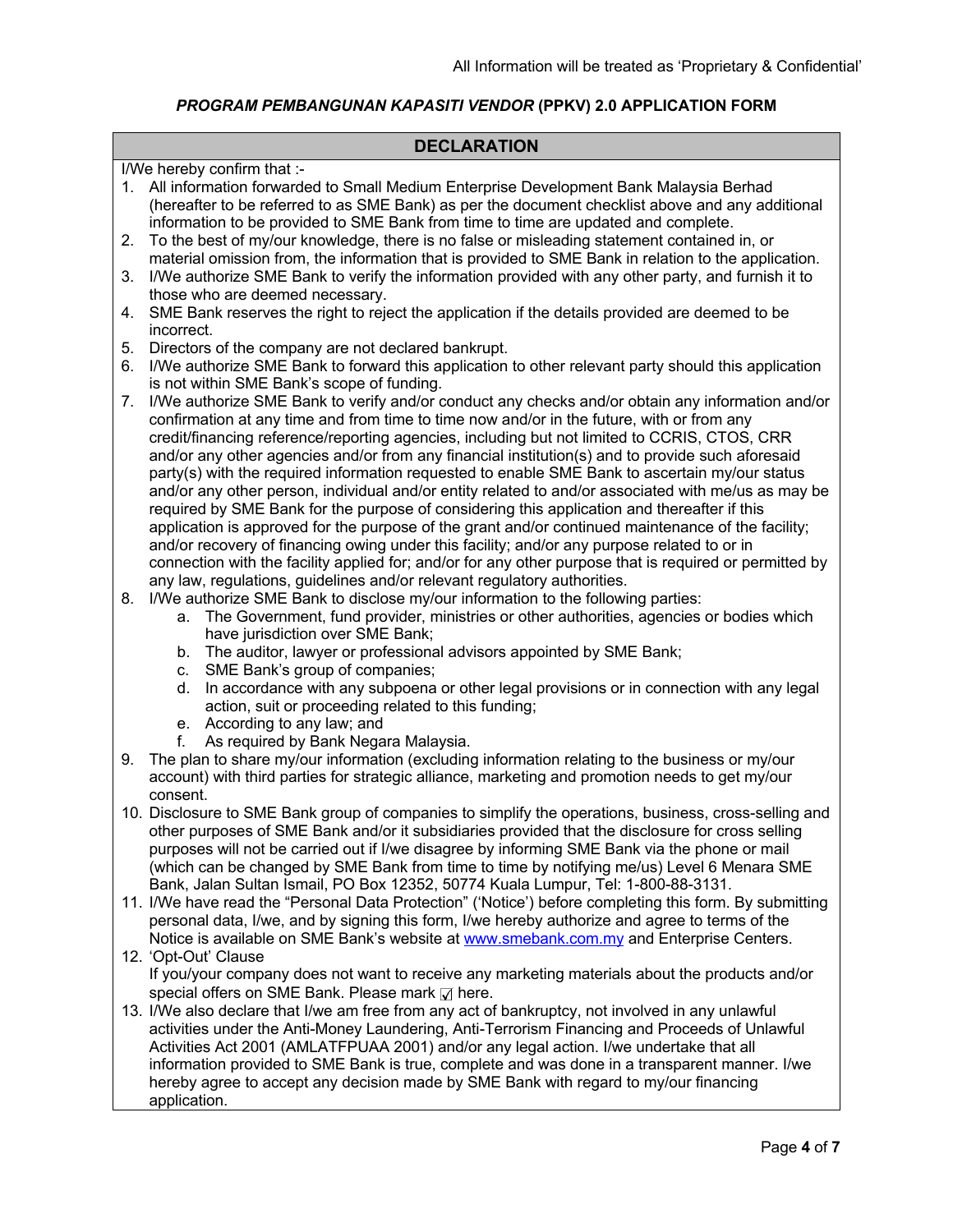#### **CUSTOMER DECLARATION**

In accordance to Bank Negara Malaysia (BNM) Policy Document on Financing Facilities with Connected Parties (dated 13 July 2016), SME Bank (the Bank) needs to identify any customer who is deemed connected with the Bank. Therefore, please declare if you are regarded as a Connected Party with SME Bank (please refer to Glossary for full definition of Connected Parties). However, please do take note that pursuant to Section 28(3A) of the Development Financing Institution Act 2002 (DFIA 2002), the Bank shall not grant any financing facilities to any corporation in the shares of which any of the Bank's members, directors or officers (including their close relatives\*\*) has any interest which, in aggregate, is in excess of 50%.

| <b>Customer is connected with SME Bank</b>                                                                                                                              |                                                                                                                                                                                                         |         | <b>Yes</b>                                                    | <b>No</b>                                        |                                         |  |  |
|-------------------------------------------------------------------------------------------------------------------------------------------------------------------------|---------------------------------------------------------------------------------------------------------------------------------------------------------------------------------------------------------|---------|---------------------------------------------------------------|--------------------------------------------------|-----------------------------------------|--|--|
|                                                                                                                                                                         |                                                                                                                                                                                                         |         |                                                               |                                                  |                                         |  |  |
| Details of Connected Parties (please refer to Definition of Connected Parties)                                                                                          |                                                                                                                                                                                                         |         |                                                               |                                                  |                                         |  |  |
| Capacity*                                                                                                                                                               | Name of<br><b>Connected Party in</b><br><b>Your Company</b>                                                                                                                                             | I/C No. | <b>Relationship</b><br>with SME<br>Bank's<br><b>Personnel</b> | <b>Name of SME</b><br>Bank's<br><b>Personnel</b> | E-mail<br>address in<br><b>SME Bank</b> |  |  |
|                                                                                                                                                                         |                                                                                                                                                                                                         |         |                                                               |                                                  |                                         |  |  |
|                                                                                                                                                                         |                                                                                                                                                                                                         |         |                                                               |                                                  |                                         |  |  |
|                                                                                                                                                                         |                                                                                                                                                                                                         |         |                                                               |                                                  |                                         |  |  |
|                                                                                                                                                                         | Please state if your company is one of the following:                                                                                                                                                   |         |                                                               |                                                  |                                         |  |  |
|                                                                                                                                                                         |                                                                                                                                                                                                         |         | <b>Connection of Your Company with SME Bank</b>               |                                                  | Yes/No                                  |  |  |
| 1.                                                                                                                                                                      | Your company controls#, or is controlled by Connected Parties (including their close                                                                                                                    |         |                                                               |                                                  |                                         |  |  |
|                                                                                                                                                                         | relatives in the case of individuals).                                                                                                                                                                  |         |                                                               |                                                  |                                         |  |  |
|                                                                                                                                                                         | Your company influences##, or is influenced by Connected Parties (including their<br>2.                                                                                                                 |         |                                                               |                                                  |                                         |  |  |
| 3.                                                                                                                                                                      | close relatives in the case of individuals).                                                                                                                                                            |         |                                                               |                                                  |                                         |  |  |
| Connected Parties (including their close relatives) is a director, partner, executive<br>officer, agent or guarantor of your company, your subsidiaries and/or entities |                                                                                                                                                                                                         |         |                                                               |                                                  |                                         |  |  |
|                                                                                                                                                                         | controlled by your company.                                                                                                                                                                             |         |                                                               |                                                  |                                         |  |  |
| Your company is a subsidiary of, or an entity that is controlled by, SME Bank and its<br>4.                                                                             |                                                                                                                                                                                                         |         |                                                               |                                                  |                                         |  |  |
| Connected Parties (including their close relatives).                                                                                                                    |                                                                                                                                                                                                         |         |                                                               |                                                  |                                         |  |  |
| Your company is guaranteed by SME Bank's Connected Parties (including their<br>5.                                                                                       |                                                                                                                                                                                                         |         |                                                               |                                                  |                                         |  |  |
| close relatives)<br>Note: Should you need to declare more than the spaces provided in the table above, please attach the detailed                                       |                                                                                                                                                                                                         |         |                                                               |                                                  |                                         |  |  |
|                                                                                                                                                                         | declaration in a separate sheet.                                                                                                                                                                        |         |                                                               |                                                  |                                         |  |  |
|                                                                                                                                                                         |                                                                                                                                                                                                         |         |                                                               |                                                  |                                         |  |  |
|                                                                                                                                                                         | <b>Definition of Connected Parties</b>                                                                                                                                                                  |         |                                                               |                                                  |                                         |  |  |
| 1.<br>2.                                                                                                                                                                | Customer that are connected* to below person and its close relatives**:<br>SME Bank's Board of Director's members;<br>SME Bank's Controlling Shareholder#;<br>3. SME Bank's Influential Shareholders##; |         |                                                               |                                                  |                                         |  |  |
|                                                                                                                                                                         | 4. SME Bank's Executive Officer (Senior Management); and/or                                                                                                                                             |         |                                                               |                                                  |                                         |  |  |

5. SME Bank's officer who is responsible for or has the authority to appraise and/or approve financing facilities or review the status of existing financing facilities, either as a member of a committee or individually.

## \* **Connected means the above person has the capacity in the customer company, by way of one or more of the following**:

1. Director;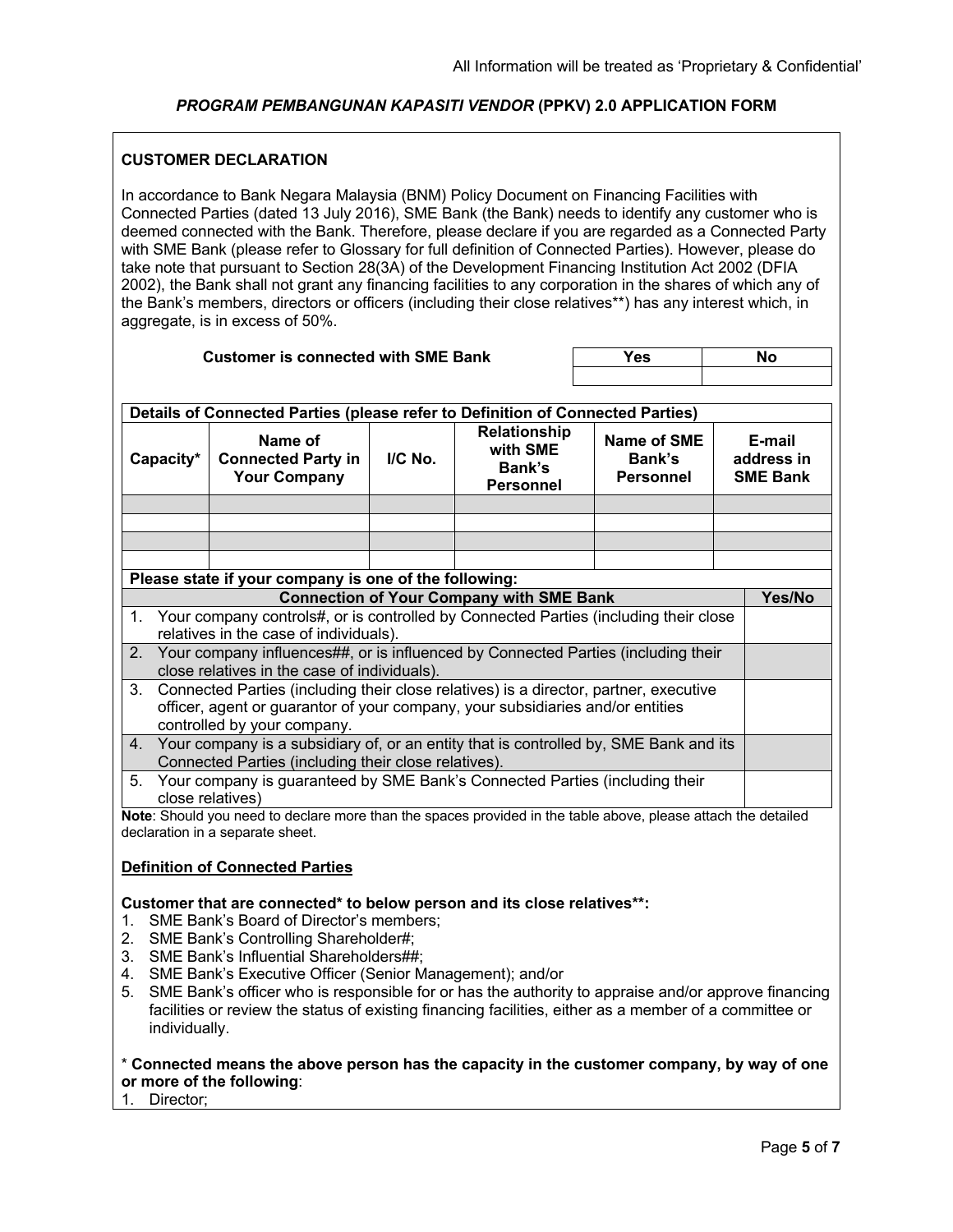- 2. Controlling Shareholder#;
- 3. Influential Shareholder##;
- 4. Executive Officer (Senior Management);
- 5. Officer; and/or
- 6. Guarantor.

## \*\* **Close relative means those family members who may be expected to influence or be influenced by the above listed individual, as well as dependents \*\*\* of the individual. Close relatives include, but not limited to, the individual's**:

- 1. Spouse and dependents of the spouse;
- 2. Child (including step children and adopted children) and spouse of the child;
- 3. Parent;
- 4. Parent-in-law; and
- 5. Brother or sister and their spouses.

\*\*\* This refers to any person who is financially dependent on the individual or his spouse for his livelihood, e.g. a person who receives financial assistance on a regular basis from the individual/spouse.

#### # **Controlling Shareholder – Definition & Scope**

A person shall be deemed to be controlling shareholder if he fulfills any of the following criteria, whether individually or with other persons acting in concert with him:

- 1. Controls more than 50% of the voting rights;
- 2. Holds more than 50% of the issued share capital whether directly or indirectly (excluding preference shares);
- 3. Controls the composition of the Board of Directors;
- 4. Has the power to appoint and/or remove all or a majority of the Board of Directors;
- 5. Controls the controlling shareholder or the company; or
- 6. Is a person in accordance with those directions or instructions, a director of the company or its holding company are accustomed to act.

#### ## **Influential Shareholders – Definition & Scope**

 $\mathcal{L}_\mathcal{L}$  , where  $\mathcal{L}_\mathcal{L}$  is the set of the set of the set of the set of the set of the set of the set of the set of the set of the set of the set of the set of the set of the set of the set of the set of the

A person shall be deemed to be an influential shareholder if he fulfills any of the following criteria, whether individually or with other persons acting in concert with him:

- 1. Holds 20% or more interest in shares of the company, but is not a controlling shareholder; or
- 2. Has the power to appoint at least one person to the Board of Directors.

## **DECLARATION**

It is hereby declared that the information and particulars furnished above are true and correct to the best of my/our knowledge and belief and nothing has been concealed.

(Authorized Personnel)

Name : Position : Company Stamp : Date: